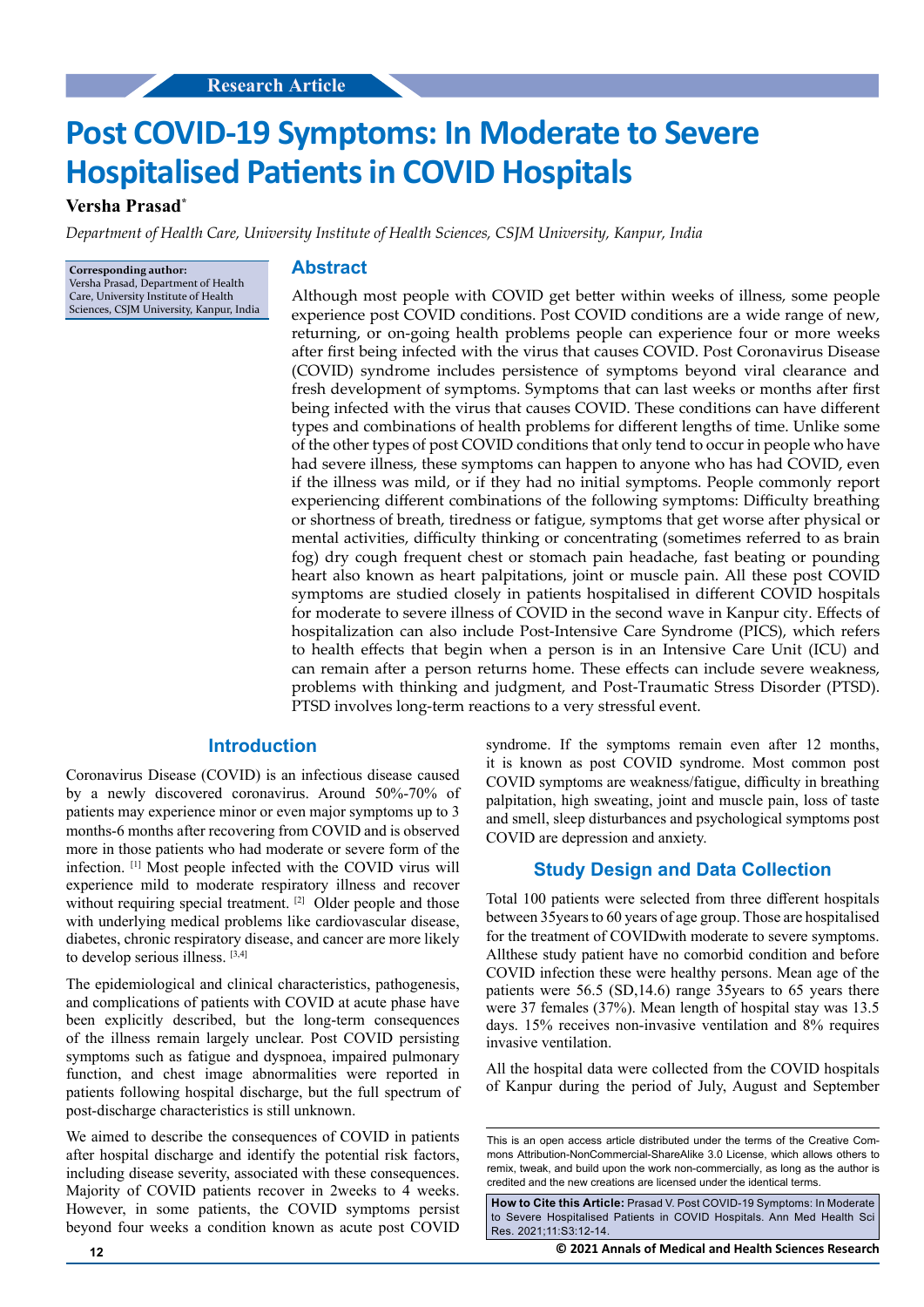2020 in COVID hospitals Kanpur.<sup>[5]</sup> In this study all the  $100$ patients were enquired for the post corona symptoms for the 2 months. All 100 patients were enquired for the post corona symptoms after discharge from the hospitals for two months. We included all patients with laboratory confirmed COVID who were discharged after seronegative report and complete recovery from corona symptoms. Majority of COVID patients recover in 2 weeks to 4 weeks.[6] However, in some patients, the COVID symptoms persist beyond four weeks a condition known as acute post COVID syndrome. If the symptoms remain even after 12 months, it is known as post COVID syndrome.<sup>[7,8]</sup>

### **Discussion**

Effects of hospitalization can also include PostIntensive Care Syndrome (PICS), which refers to health effects that begin when a person is in an Intensive Care Unit (ICU) and can remain after a person returns home. These effects can include severe weakness, problems with thinking and judgment, and Post-Traumatic Stress Disorder (PTSD). PTSD involves longterm reactions to a very stressful event.

Some symptoms that can occur after hospitalizations are similar to some of the symptoms that people with initially mild or no symptoms may experience many weeks after COVID. [5,6] It can be difficult to know whether they are caused by the effects of hospitalization, the long-term effects of the virus, or a combination of both all these post COVID symptoms are asked to all selected patients after discharge from the hospital for the study of effects of COVID illness or hospitalization [Table1].

#### **Presence of Post Corona Symptoms in Study**

#### **Participants**

Testing negative after recovering from COVID is only half the battle won. As recovery rates continue to rise in India, doctors

| Table 1: Presence of post CORONA symptoms in study<br>participants. |                       |        |                     |                            |
|---------------------------------------------------------------------|-----------------------|--------|---------------------|----------------------------|
| <b>Symptoms</b>                                                     | <b>Present Absent</b> |        | Symptoms<br>present | <b>Symptoms</b><br>present |
|                                                                     |                       |        | м                   | F                          |
| Change in taste and smell                                           | 62(62%)               | 38     | 50                  | 12                         |
| Weakness                                                            | 82(82%)               | 18     | 58                  | 24                         |
| Tiredness/Fatique                                                   | 57(57%)               | 43     | 40                  | 17                         |
| Difficulty in breathing or<br>shortness of breadth                  | 43(43%)               | 57     | 33                  | 10                         |
| Palpitation/Chest pain                                              | 21(21%)               | 79     | 16                  | 5                          |
| Stomach pain                                                        | 19(19%)               | 81     | 13                  | 6                          |
| Diarrhoea                                                           | 7(7%)                 | 93     | 6                   | 1                          |
| Headache                                                            | 16(16%)               | 84     | 6                   | 10                         |
| Pins and needles feeling                                            | 17(17%)               | 83     | 14                  | 3                          |
| Joint and muscle pain                                               | 53(53%)               | 47     | 37                  | 16                         |
| Fever                                                               | 18(18%)               | 82     | 16                  | $\overline{2}$             |
| Sweating                                                            | 58(58%)               | 42     | 39                  | 19                         |
| Dry cough                                                           | 24(24%)               | 76     | 18                  | 6                          |
| Sleep disturbance                                                   | 52(52%)               | 48     | 35                  | 17                         |
| Dizziness on standing(light<br>headedness)                          | 28(28%)               | 72     | 20                  | 8                          |
| Depression                                                          | 38(38%)               | 62     | 29                  | 9                          |
| Anxiety                                                             | 42(42%)               | 58     | 31                  | 11                         |
| Mood changes                                                        | 22(22%)               | 78     | 16                  | 6                          |
| Changes in period cycle                                             | 8(8%)                 | (27) F | nil                 | 8                          |

are now warning that people who have fought and recovered from the coronavirus are at the risk of certain infections and chronic ailments, which could sometimes, last for a few weeks, or even months. A feeling of uneasiness, frequent fatigue, and exhaustion can be symptoms to battle after the body has fought off the virus. Doctors also say that a viral infection of such a magnitude can also cause lingering symptoms like joint aches, muscle pain, headaches until a couple of months after testing negative.

Post-traumatic stress disorder, especially amongst hospitalized COVID patients could also be concerning. Recovered COVID patients, who may have suffered from a mild or severe form of COVID can also have a troubling time concentrating or carrying out daily tasks, experience cognition faults, brain fog and memory impairment weeks after recovery. Many patients suffering from moderate to severe COVID may also continue to face some respiratory complications, including lightheadedness, experiencing a sudden rise of breathlessness.

There are also some COVID recovered patients who are battling a deluge of poor sleep problems, stress and sleep impairment issues. Not only can COVID be increasing your insomnia risk, but recovered patients may also face trouble recording good sleep and even experience insomnia.

# **Conclusion**

All the patients were enquired for the 60 days after the discharge from the hospital out of all 100 patients 15% were suffered from the severe symptoms of the COVID and 85% patients were suffered from the moderate symptoms. Table shows that high proportion of individuals reported change in taste and smell (62%) generalised weakness in almost all the patients (82%) fatigue 57%, joint and muscle pain 53%, dyspnoea 43%, chest pain 21%. Another major post COVID infection is chronic cough or post infection cough (24%). Dry cough can persist after recovery due to infection in our airways and resultant inflammation. Cough can persist also due to stiffness of lungs when recovery process begins. Deep breathing exercises for patients experiencing dry cough is recommended. Hospitalizations and severe illnesses for lung-related diseases, including COVID, can cause health effects like severe weakness and exhaustion during the recovery period, stomach and chest pain (19% and 21%), headache (16%) sweating (58%). Neuropsychiatric and cognitive issues are a huge risk factor that could affect post COVID recovery. Not only could a COVID infection impact the brain profoundly, but experts also say that they expect to see a rise in mental health problems amongst the recovered patients. Psychological problems sleep disturbance (52%), depression (38%), anxiety (42%) are also in large proportion of COVID patients. Stress, anxiety, prevailing situations and looming survivor's guilt could also be making many lose out on sleep, experts say. These conditions might also be complicated by other effects related to the COVID pandemic, including mental health effects from isolation, negative economic situations, and lack of access to healthcare for managing underlying conditions.

# **Prevention**

The best way to prevent post COVID conditions is by getting